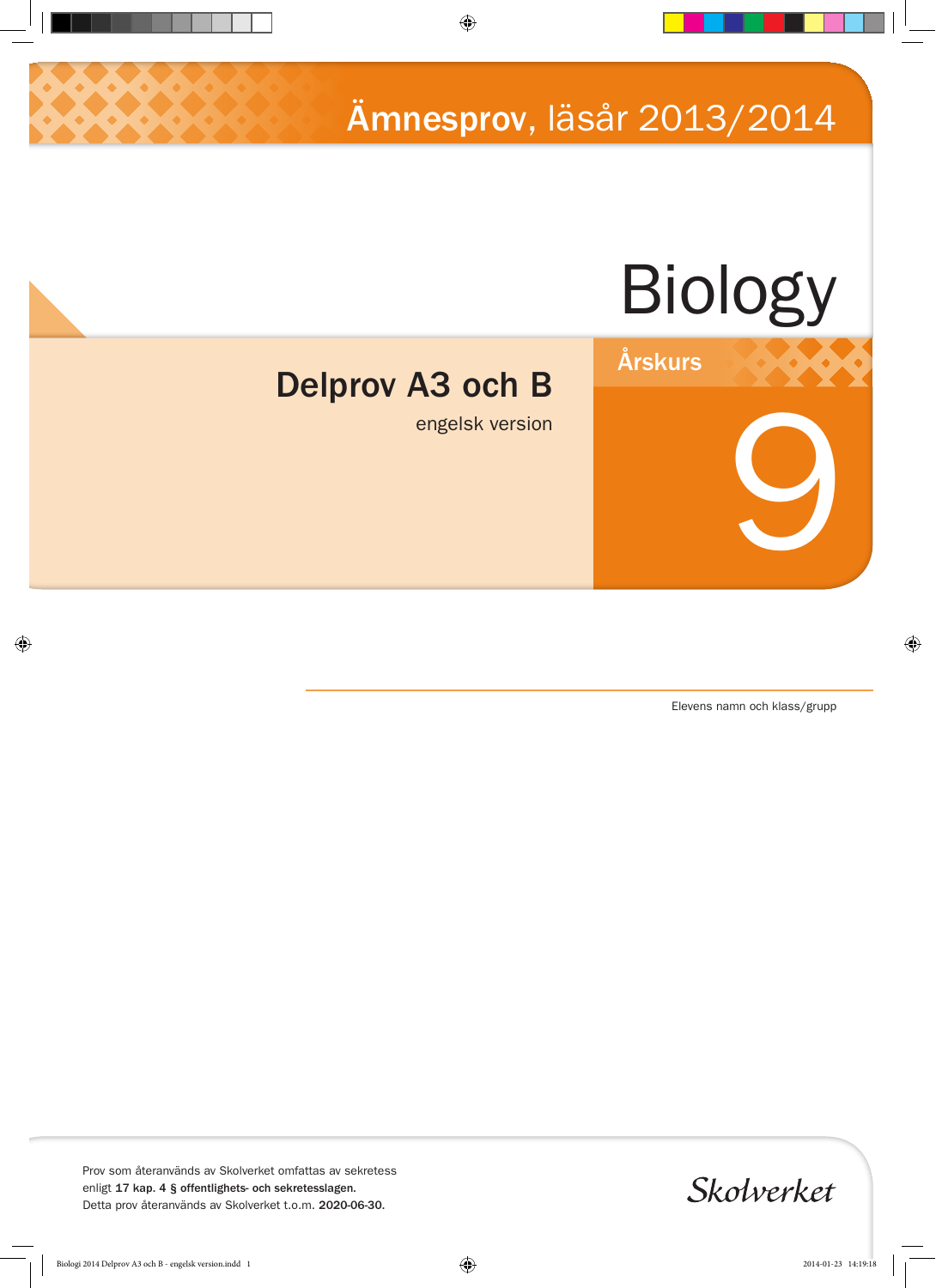# **Systematic investigation in biology**

Your task is to plan an investigation that you later will do and evaluate.

One example of an environmental factor is the salinity level in water. The salinity level affects organisms living in water. For instance, fish that are adjusted to live in freshwater cannot live in salt water since the salinity level negatively affects their cells.

You are going to investigate how potato cells are affected by solutions with different salinity level.



You have slices of potato and salt water with 10 % salinity that you will prepare yourself and salt water with 1 % salinity and deionized water (0 % salinity) that you will get from your teacher.

## **11. Planning phase (time: 30 minutes)**

You are going to plan an investigation where you:

- 
- present how you are going to weigh the salt sodium chloride and water you need to mix salt water with a salinity level of 10 %.
- are going to find out how the weight of the potato slices changes after staying in 10 % salt water, 1 % salt water and deionized water (0 % salinity).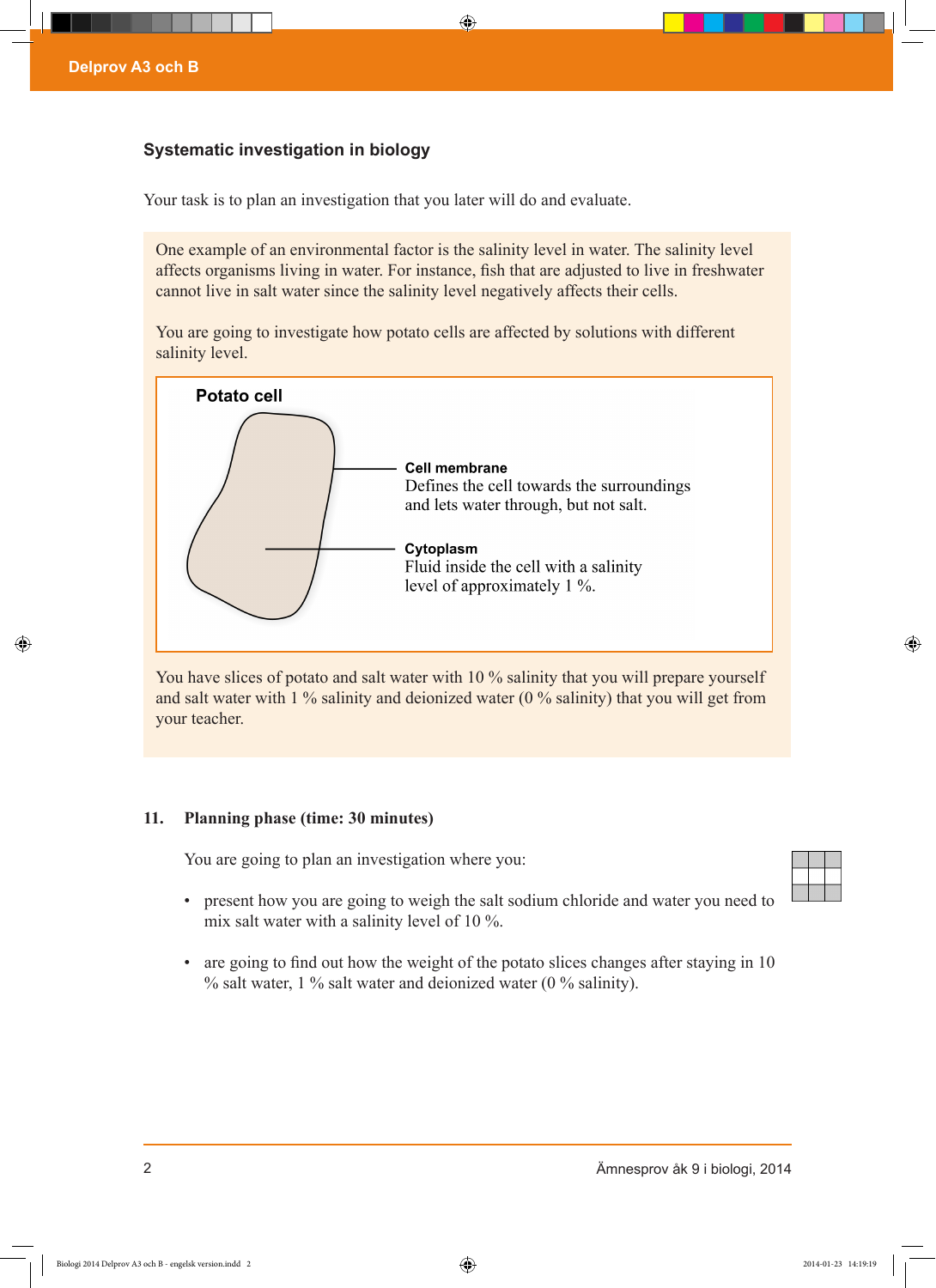#### Method of investigation

Describe step by step how you will proceed in your investigation. Describe with details so that someone else can follow your plan.

| Material |  |  |
|----------|--|--|

Specify what material you need to realize your investigation.

*Leave your plan to your teacher. If needed, you will get a prepared experiment instruction to carry out your investigation.*

Ämnesprov åk 9 i biologi, 2014 3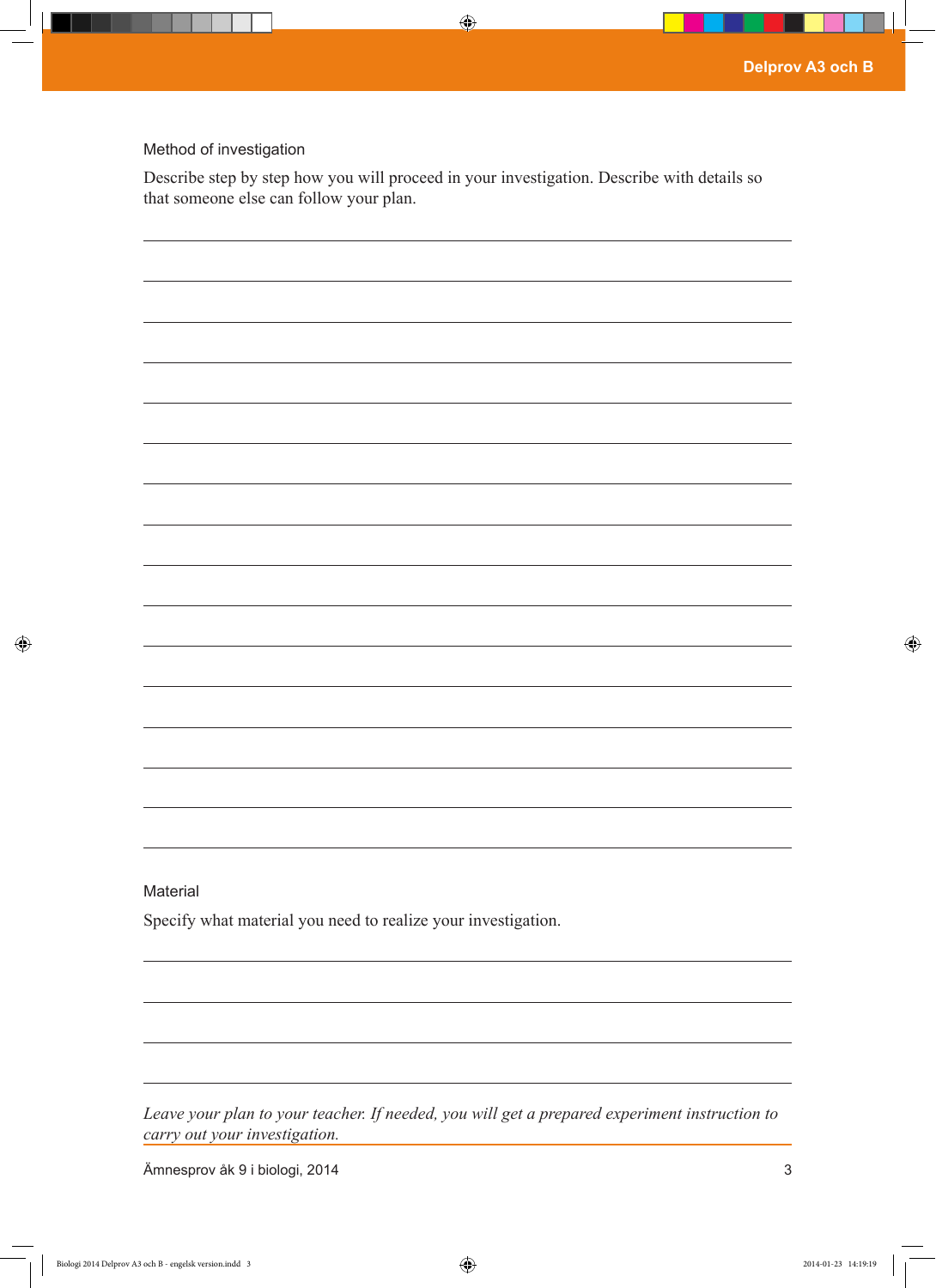| <b>Comments from the teacher</b> |                                                |
|----------------------------------|------------------------------------------------|
| $\Box$ Use your own plan         | $\Box$ Use the prepared experiment instruction |
| Adjustments:                     |                                                |
|                                  |                                                |
|                                  |                                                |
|                                  |                                                |

### **12. Investigation (time: 30 minutes)**

You are going to carry out an investigation where you:

- mix salt water with a salinity level of 10 %.
- find out how the weight of the potato slices changes after staying in 10 % salt water, 1 % salt water and deionized water (0 % salinity).

In your investigation, you are going to:

- work according to your plan or the prepared experiment instruction.
- consider the safety instructions your teacher has informed about.
- take notes on your measurements.